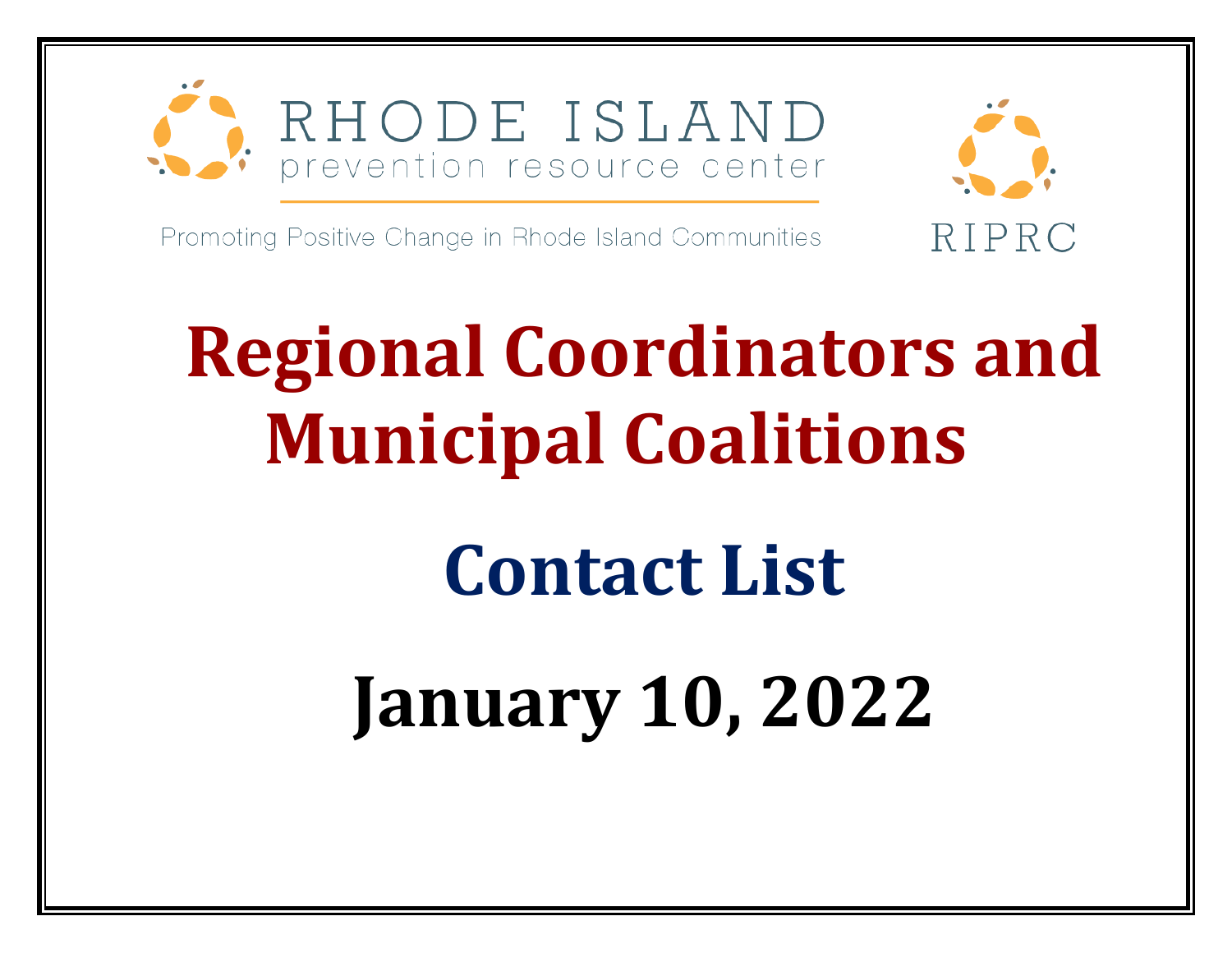| <b>Region 1: Southern Providence County Regional Task Force</b><br><b>Regional Coordinator: Patricia Sweet</b><br>psweet@tricountyri.org 401-519-1903                                                                                                 |                                                                                                                                                                                        |                                                                                                                                                                           |                                                                                                                                                                         |  |
|-------------------------------------------------------------------------------------------------------------------------------------------------------------------------------------------------------------------------------------------------------|----------------------------------------------------------------------------------------------------------------------------------------------------------------------------------------|---------------------------------------------------------------------------------------------------------------------------------------------------------------------------|-------------------------------------------------------------------------------------------------------------------------------------------------------------------------|--|
| Cranston:<br><b>Municipal Coalition</b>                                                                                                                                                                                                               | <b>North Providence:</b><br><b>Municipal Coalition</b>                                                                                                                                 | Johnston:<br><b>Municipal Coalition</b>                                                                                                                                   | Smithfield:<br><b>Municipal Coalition</b>                                                                                                                               |  |
| Dana Deverna<br>Coordinator<br><b>Cranston Substance Abuse</b><br><b>Prevention Task Force</b><br>311 Doric Avenue<br>Cranston, RI 02910<br>401-562-2244 (w)<br>ddeverna@comcap.org                                                                   | <b>Andrea Paiva</b><br>Coordinator<br>North Providence Prevention<br>Coalition<br>33 Maple Ave<br>North Providence, RI 02919<br>401-830-1789<br>Apaiva@tricountyri.org                 | <b>Kaitlyn Maggiore</b><br>Coordinator<br><b>Johnston Prevention Coalition</b><br>33 Maple Ave<br>North Providence, RI 02919<br>401-404-3146<br>Kmaggiore@tricountyri.org | <b>Andrea Paiva</b><br>Coordinator<br><b>Smithfield Prevention</b><br>Coalition<br>33 Maple Ave<br>North Providence, RI 02919<br>401-830-1789<br>Apaiva@tricountyri.org |  |
| <b>Scituate</b><br>(Partnership for Success)<br><b>Municipal Coalition</b><br><b>Jennifer O'Neil</b><br>Coordinator<br><b>Scituate Prevention Partnership</b><br>33 Maple Ave<br>North Providence, RI 02919<br>401-515-2480<br>Joneil@tricountyri.org | <b>Scituate</b><br><b>Lisa Moreau</b><br>Coordinator<br><b>Scituate Prevention Partnership</b><br>33 Maple Ave<br>North Providence, RI 02919<br>401-830-178<br>Lmoreau@tricountyri.org | <b>Opioid Stewardship and PFS</b><br>Pam Taylor<br>ptaylor@tricountyri.org                                                                                                |                                                                                                                                                                         |  |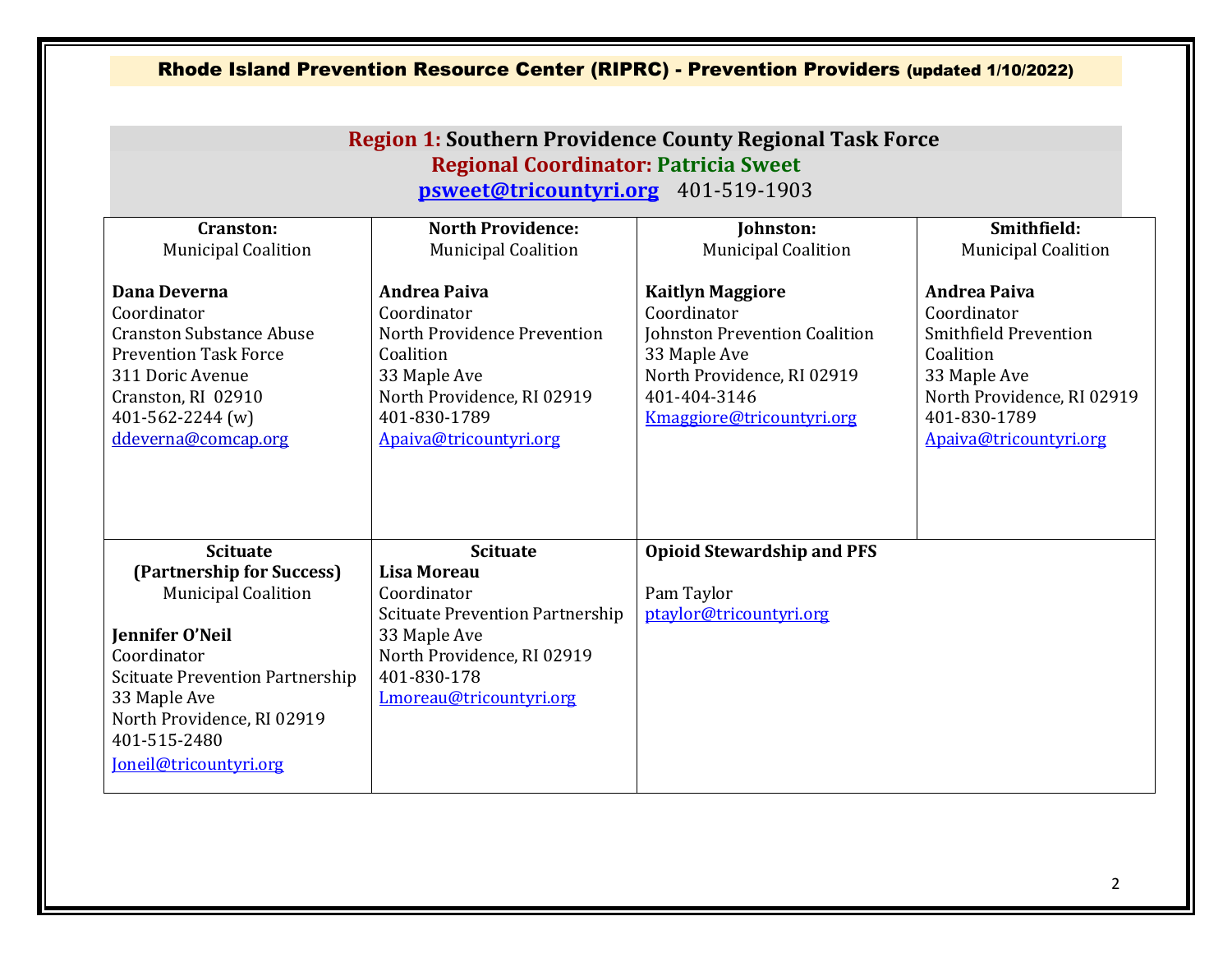|                                                                                                                                                    | Regional Coordinator: Lisa M. Carcifero, MSW, LICSW, CPSS<br>lcarcifero@woonsocketpreventioncoalition.org 401-301-2894                                                               | <b>Region 2: Blackstone Valley Regional Coalition</b><br>City Hall - PO Box 1271, Woonsocket, Rhode Island |                                                                                          |
|----------------------------------------------------------------------------------------------------------------------------------------------------|--------------------------------------------------------------------------------------------------------------------------------------------------------------------------------------|------------------------------------------------------------------------------------------------------------|------------------------------------------------------------------------------------------|
| Cumberland:                                                                                                                                        | <b>North Smithfield:</b>                                                                                                                                                             | Lincoln:                                                                                                   | <b>Burrillville:</b>                                                                     |
| <b>Municipal Coalition</b>                                                                                                                         | <b>Municipal Coalition</b>                                                                                                                                                           | <b>Municipal Coalition</b>                                                                                 | <b>Municipal Coalition</b>                                                               |
| Pamela Shayer, M.Ed.<br>100 Old River Road<br>Lincoln, RI 02865                                                                                    | Pamela Shayer, M.Ed.<br>100 Old River Road<br>Lincoln, RI 02865                                                                                                                      | Pamela Shayer, M.Ed.<br>100 Old River Road<br>Lincoln, RI 02865                                            | Monica A. Blanchette, M.A.,<br><b>CSAC, RDT</b><br><b>Burrillville Police Department</b> |
| 401-333-8426 (w)<br>pshayer@lincolnri.org<br><b>Terri-Lynn Longore</b>                                                                             | 401-333-8426 (w)<br>pshayer@lincolnri.org                                                                                                                                            | 401-333-8426 (w)<br>pshayer@lincolnri.org                                                                  | 1477 Victory Highway<br>P.O. Box 231<br>Harrisville, R.I. 02830<br>401-710-7996          |
| 401/333-8426 (w)<br>Tlquist@aol.com                                                                                                                |                                                                                                                                                                                      |                                                                                                            | mblanchette@burrillville.org                                                             |
| Woonsocket:<br><b>Municipal Coalition</b>                                                                                                          | Pawtucket:<br><b>Municipal Coalition</b>                                                                                                                                             | <b>Central Falls:</b><br><b>Municipal Coalition</b>                                                        | <b>Partnership for Success</b>                                                           |
| Lisa Carcifero, MSW, LICSW,<br><b>CPSS</b><br>Coordinator<br>City Hall - PO Box 1271<br>Woonsocket, Rhode Island<br>401-301-2894<br>lpmcvc@cox.net | Diane Dufresne, RN, MA<br>Coordinator<br><b>Pawtucket Prevention</b><br>Coalition<br>Pawtucket City Hall<br>137 Roosevelt Avenue<br>Pawtucket, RI 02876<br>ddufresne@pawtucketri.com | <b>Enrique Newman</b><br>Coordinator<br><b>CF Prevention Coalition</b><br>Progreso Latino                  | <b>PFS 2018</b><br><b>Cheryl DaCosta</b><br>cdacostabvpc@gmail.com<br>401-288-2230       |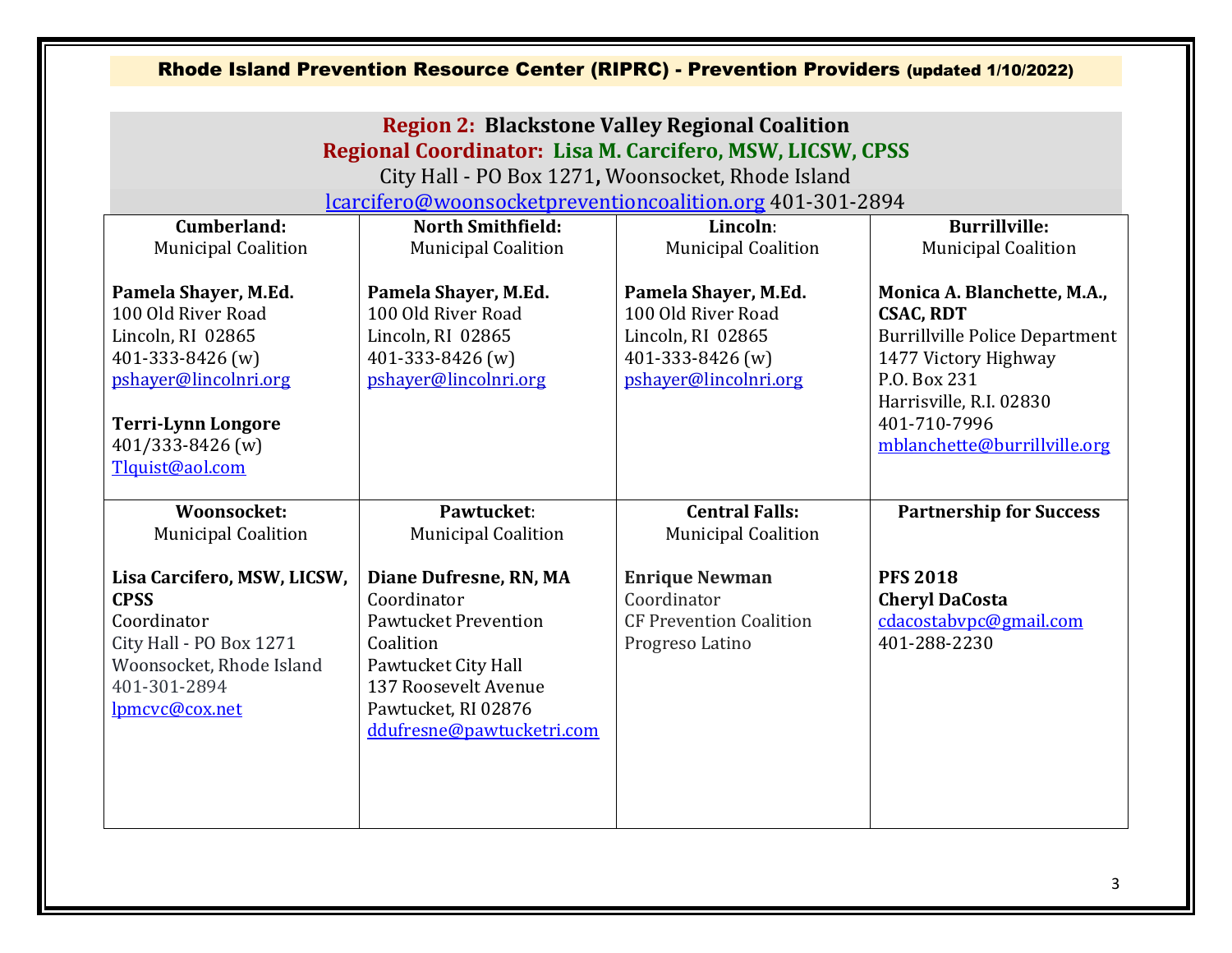## Rhode Island Prevention Resource Center (RIPRC) - Prevention Providers (updated 1/10/2022)

**Region 3: Providence Regional Task Force Regional Coordinator: Obed Papp** Providence City Hall **-** 25 Dorrance Street **-** Providence, RI 02903

401-680-5505 - [opapp@providenceri.gov](mailto:opapp@providenceri.gov)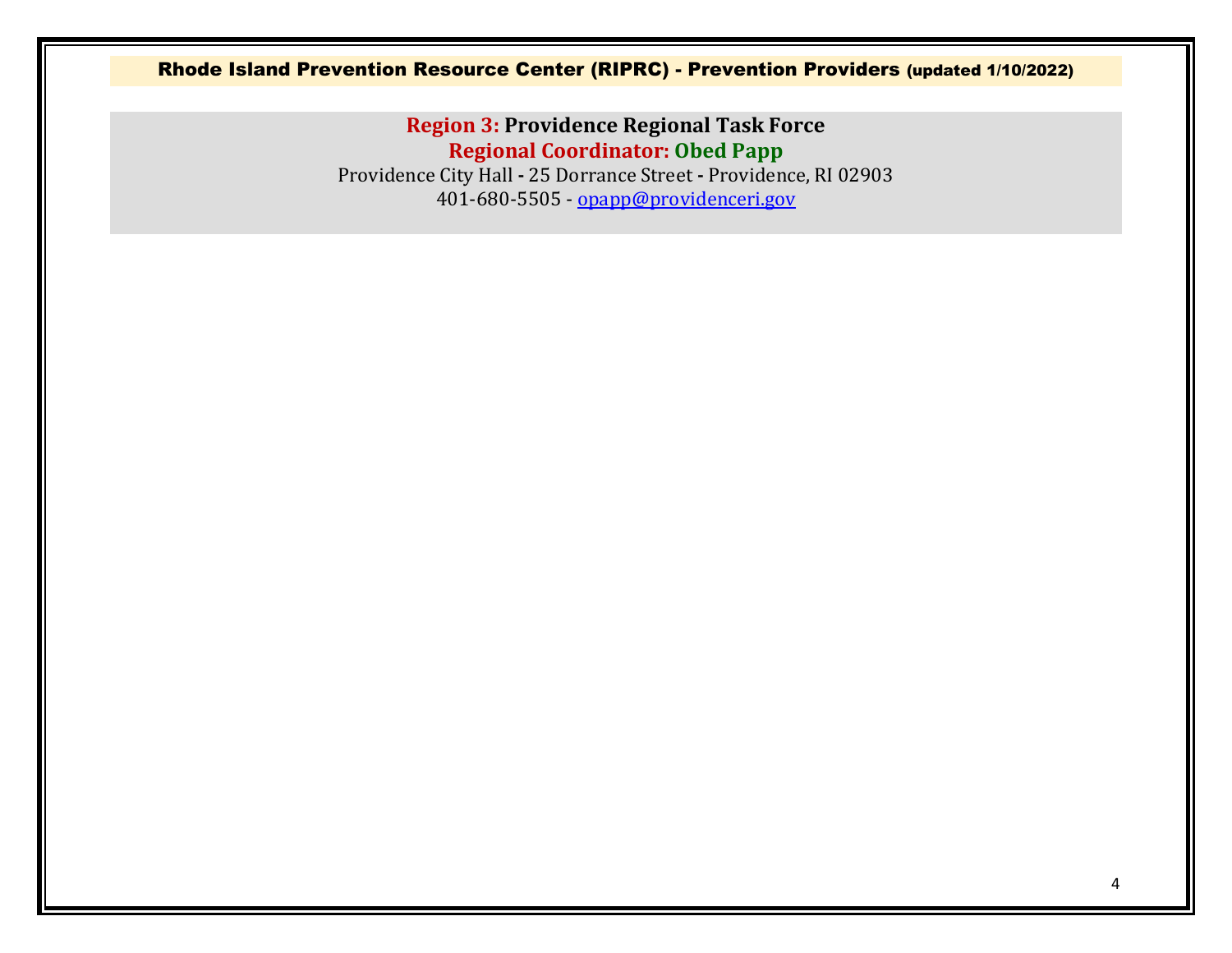|                                                                                                                                                                                                                                                 |                                           | <b>Region 4: Kent County Regional Task Force</b><br><b>Regional Coordinator: Kathy Sullivan</b><br>300 Centerville Rd. Suite 301 S., Warwick, RI 02886<br>401-732-8680 ext. 136 - ksullivan@risas.org |                                                                                                                                                                                       |
|-------------------------------------------------------------------------------------------------------------------------------------------------------------------------------------------------------------------------------------------------|-------------------------------------------|-------------------------------------------------------------------------------------------------------------------------------------------------------------------------------------------------------|---------------------------------------------------------------------------------------------------------------------------------------------------------------------------------------|
| Coventry:<br><b>Municipal Coalition</b><br>Dana Daverna<br>Coordinator<br><b>Katelyn Bianco</b><br>Coordinator<br><b>Coventry Prevention Coalition</b><br>C/O 311 Doric Avenue<br>Cranston, RI 02910<br>401-562-2244 (w)<br>ddeverna@comcap.org | <b>Cindy Rego, CPS</b><br>crego@risas.org | <b>Partnership for Success (PFS)</b><br>PFS Project Manager                                                                                                                                           | <b>East Greenwich:</b><br><b>Municipal Coalition</b><br><b>Bob Houghtling</b><br>East Greenwich Academy Foundation<br>98 Pitman Road<br>Warwick RI 02886<br>rhoughtaling2@verizon.net |
| kbianco@comcap.org<br><b>West Warwick:</b><br><b>Municipal Coalition</b><br>Astrid Meijer, M.Ed., A.P.S.<br><b>West Warwick Prevention Coalition Coordinator</b><br>401-617-8074 ameijer.wwpc@gmail.com                                         |                                           | Warwick:<br><b>Municipal Coordinator</b><br><b>Michael Fratus</b><br>mfratus@comcap.org<br>Warwick, RI 02886                                                                                          | <b>Exeter/West Greenwich</b><br><b>Municipal Coordinator</b><br>Dr. Paul Mangino, Jr.<br>paulmanginojr@outlook.com                                                                    |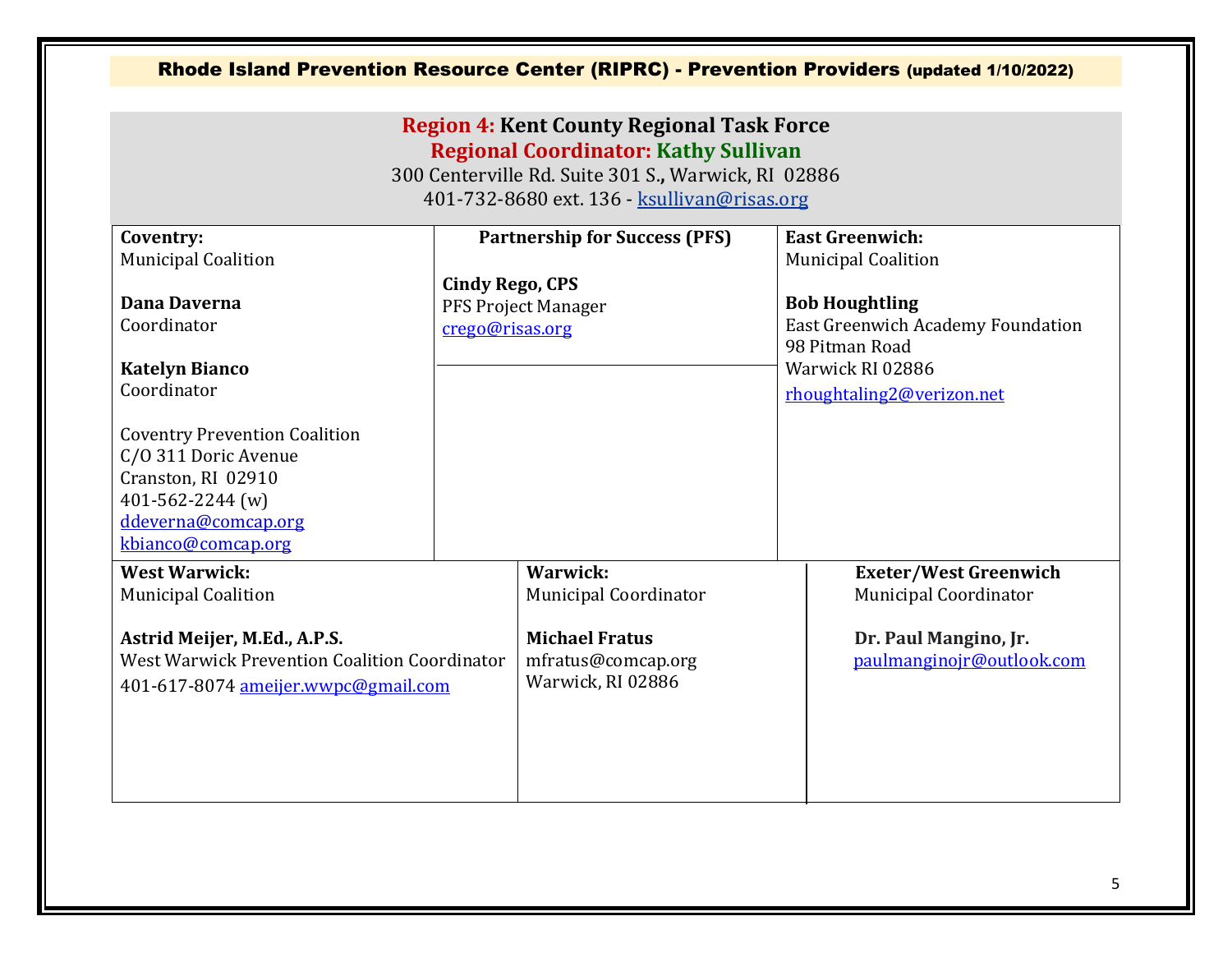|                                                                                                                                                                                                                                                                                                                                           | Rhode Island Prevention Resource Center (RIPRC) - Prevention Providers (updated 1/10/2022)<br><b>Region 5: East Bay Regional Task Force</b><br><b>Regional Coordinators:</b><br>Kristen Westmoreland: kwestmoreland@barrington.ri.gov 401-247-1900 x346<br>Denise Alves: dalves@barrington.ri.gov 401-247-1900 x316<br>283 County Road, Barrington, RI 02806 |                                                                                                                                                                                                                                                                                                                                             |                                                                                                                                                                                                                                                                                                                                                                                                                 |
|-------------------------------------------------------------------------------------------------------------------------------------------------------------------------------------------------------------------------------------------------------------------------------------------------------------------------------------------|--------------------------------------------------------------------------------------------------------------------------------------------------------------------------------------------------------------------------------------------------------------------------------------------------------------------------------------------------------------|---------------------------------------------------------------------------------------------------------------------------------------------------------------------------------------------------------------------------------------------------------------------------------------------------------------------------------------------|-----------------------------------------------------------------------------------------------------------------------------------------------------------------------------------------------------------------------------------------------------------------------------------------------------------------------------------------------------------------------------------------------------------------|
| <b>Barrington:</b><br><b>Municipal Coalition</b><br>Denise Alves, CPS,<br><b>Coalition Director</b><br>dalves@barrington.ri.gov<br>401-247-1900 x316<br>Kristen Westmoreland, ACPS,<br><b>Outcomes Director</b><br>kwestmoreland@barrington.ri.gov<br>401-247-1900 x346<br><b>The BAY Team</b><br>283 County Road, Barrington RI<br>02806 | <b>Bristol:</b><br><b>Municipal Coalition</b><br><b>Bristol Prevention Coalition</b><br>220 High St.<br>Bristol, RI 02809<br><b>Barbara Palumbo</b><br><b>Bristol Coordinator</b><br>bsapc@bristolri.gov<br>401-339-5194                                                                                                                                     | Warren:<br><b>Municipal Coalition</b><br><b>Warren Prevention Coalition</b><br>514 Main St.<br>Warren, RI 02885<br>www.warrenprevention.com<br>401-245-7387<br><b>Ann Marie Roy, ACPS</b><br><b>Coalition Coordinator</b><br>aroy@townofwarren-ri.gov<br><b>Maria Ursini, APS</b><br>DFC Program Coordinator<br>mursini@townofwarren-ri.gov | <b>Partnership for Success (PFS)</b><br><b>PFS Coordinator</b><br><b>Steven Eiland, CPS</b><br>EastBayPFSSteven@gmail.com<br>561-676-8499<br><b>East Providence:</b><br><b>Municipal Coalition</b><br><b>East Providence Prevention</b><br>Coalition<br>145 Taunton Ave.<br>Eats Providence, RI 02915<br><b>Madeline Marlow</b><br><b>Coalition Coordinator</b><br>eppc@eastprovri.gov<br>401-435-1923 x, 11190 |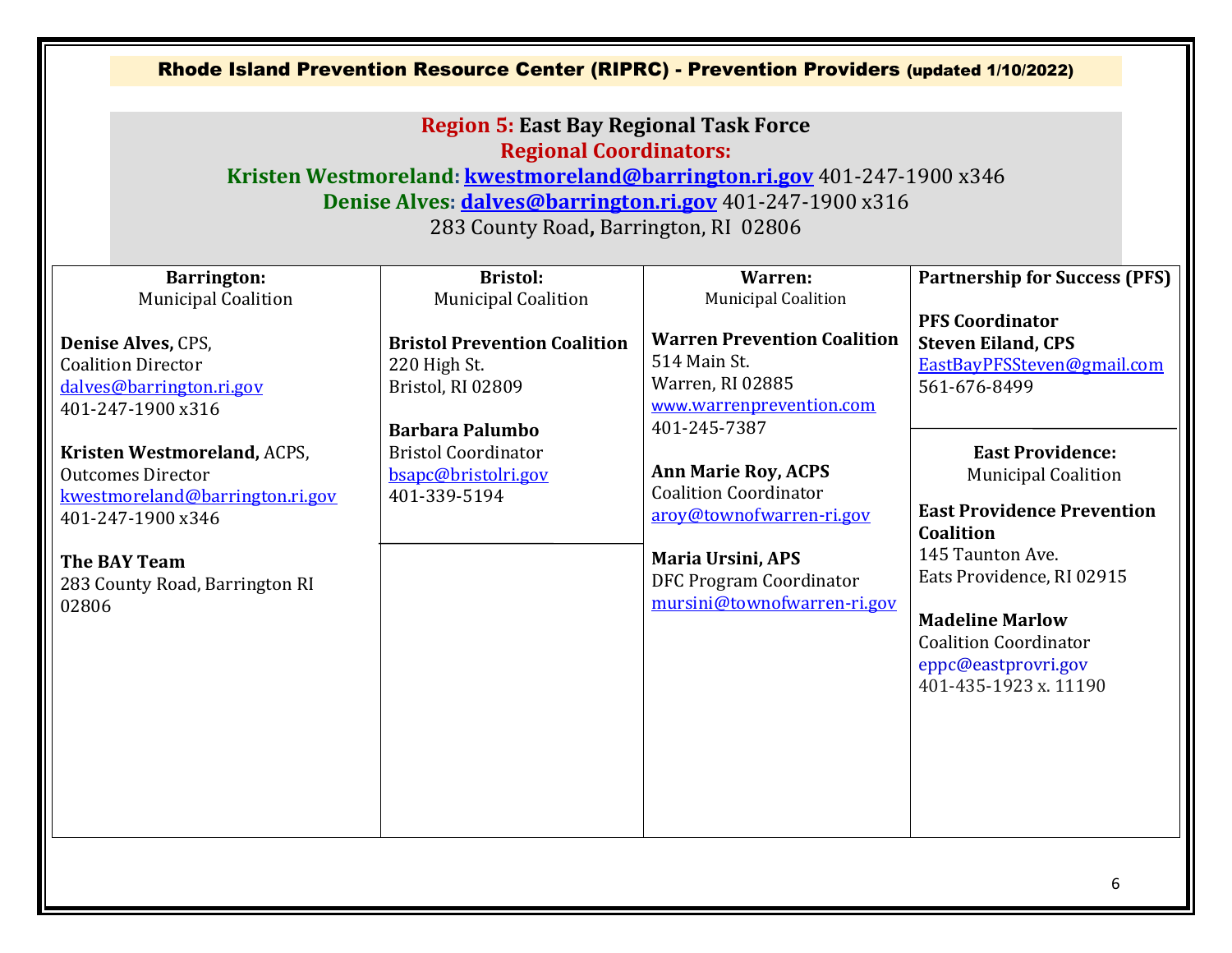|                                                                                                                                 | <b>Region 6: Newport County Regional Task Force</b><br>Regional Coordinator: Rebecca Elwell, MA, ACPS<br><b>Assistant Coordinator: Ray Davis</b><br>P.O. Box 173 - Adamsville, RI 02801<br>401/835-5311 (w) elwell@riprevention.org | Rhode Island Prevention Resource Center (RIPRC) - Prevention Providers (updated 1/10/2022)                                                                                                                                                                                 |
|---------------------------------------------------------------------------------------------------------------------------------|-------------------------------------------------------------------------------------------------------------------------------------------------------------------------------------------------------------------------------------|----------------------------------------------------------------------------------------------------------------------------------------------------------------------------------------------------------------------------------------------------------------------------|
| Middletown:<br><b>Municipal Coalition</b>                                                                                       | Portsmouth:<br><b>Municipal Coalition</b>                                                                                                                                                                                           | <b>Little Compton:</b><br><b>Municipal Coalition</b>                                                                                                                                                                                                                       |
| Lori Verderosa<br>Coordinator<br>350 East Main Road (1st Floor)<br>Middletown, RI 02842<br>401-845-0409<br>mpc@middletownri.com | <b>Joan Warren</b><br>Coordinator<br>2200 East Main Road<br>Portsmouth, RI 02871<br>Portsmouth@riprevention.org                                                                                                                     | <b>Polly Allen</b><br>Coordinator<br>PO Box 173<br>Adamsville, RI 02801<br>littlecompton@riprevention.org                                                                                                                                                                  |
| Newport:<br><b>Municipal Coalition</b><br>TBD                                                                                   | <b>Tiverton:</b><br><b>Municipal Coalition</b><br><b>Polly Allen</b><br>Coordinator<br>P.O. Box 173<br>Adamsville, RI 02801<br>401-297-9534<br>tiverton@riprevention.org                                                            | <b>Partnership for Success (PFS)</b><br><b>Scott McGovney</b><br>PFS Coordinator<br>Phone: 401-225-1033<br>Email: smcgovney@riprevention.org<br><b>Gregory Thompson</b><br>Drug Free Communities Coordinator<br>Phone: (413) 426-1564<br>Email: gthompson@riprevention.org |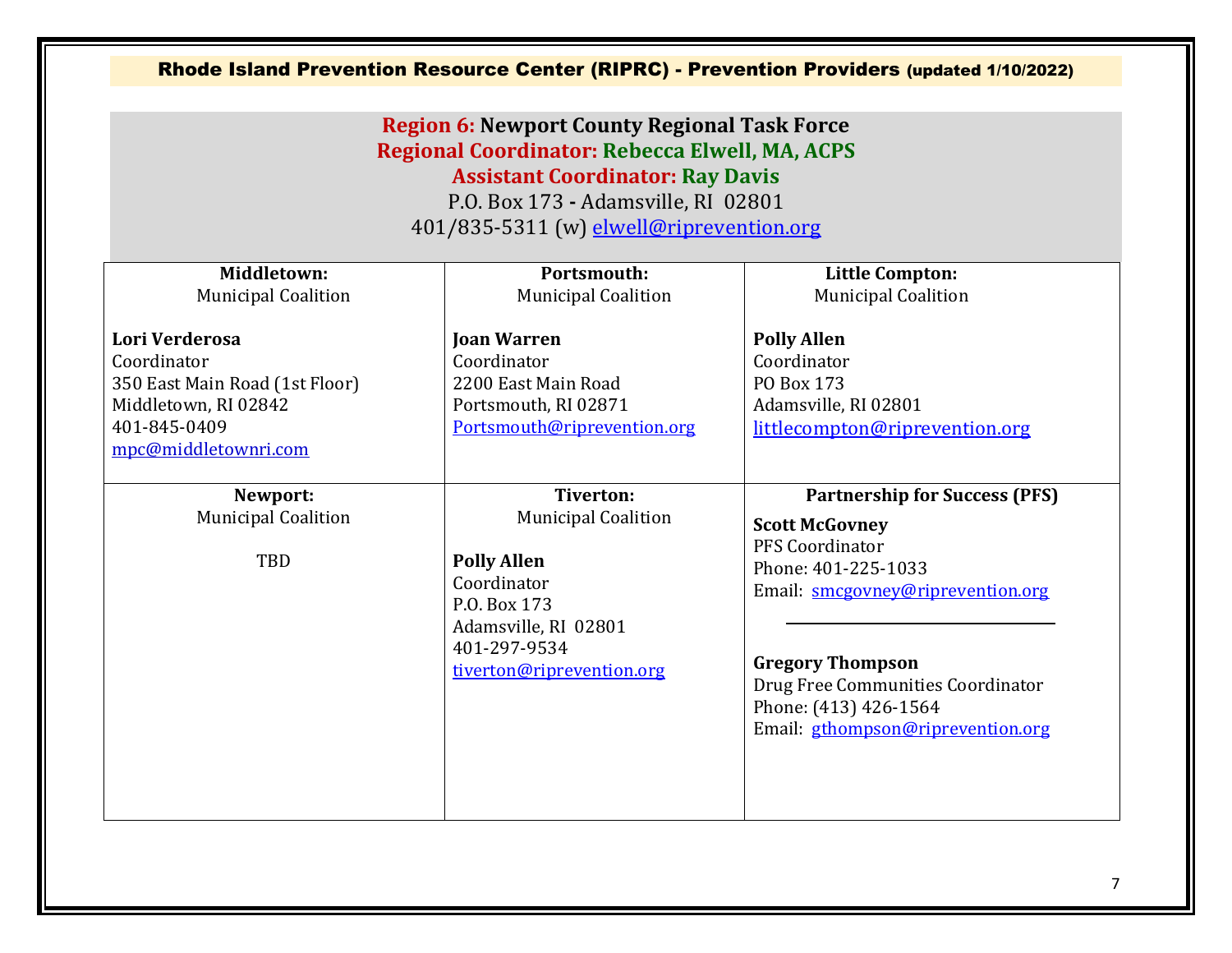|                                                                                                                               |                                                                                                                                                | <b>Region 7: South County Regional Task Force</b><br><b>Regional Coordinator: Heidi Driscoll</b><br>300 Centerville Road Suite 301 S Warwick, RI 02886<br>Office: 401-732-8680, Cell: 401-862-5677 - hdriscoll@risas.org |                                                                                                                                         |
|-------------------------------------------------------------------------------------------------------------------------------|------------------------------------------------------------------------------------------------------------------------------------------------|--------------------------------------------------------------------------------------------------------------------------------------------------------------------------------------------------------------------------|-----------------------------------------------------------------------------------------------------------------------------------------|
| <b>Chariho: Charlestown,</b><br><b>Richmond, and Hopkinton:</b><br><b>Municipal Coalition</b>                                 | <b>New Shoreham:</b><br><b>Municipal Coalition</b>                                                                                             | Westerly:<br><b>Municipal Coalition</b>                                                                                                                                                                                  | <b>South Kingstown:</b><br><b>Municipal Coalition</b>                                                                                   |
| <b>Daniel Fitzgerald</b><br>Coordinator<br>P.O. Box 780<br>Wyoming, RI 02898<br>401.556.9603                                  | <b>Jill Seppa</b><br><b>BI Wellness Coalition</b><br>P.O. Drawer 220<br>Block Island, RI 02807-0220<br>401-654-9960 (c)<br>jillseppa@gmail.com | <b>Ashley Ladevaia</b><br>Coordinator<br>401-439-2982<br>Preventionashlev@gmail.com                                                                                                                                      | Sophia Balestrieri<br>Coordinator<br>215 Columbia Street<br>Wakefield, RI 02879,<br>401-793-0909,<br>southkingstownprevention@gmail.com |
| difitzgerald337@gmail.com<br><b>Terri Censabella</b><br>PFS Coordinator<br>455B Switch Road.<br>Wood River Junction, RI 02894 | North Kingstown:<br><b>Municipal Coalition</b><br><b>Kathy Yeager</b><br>PFS Coordinator                                                       | Narragansett:<br><b>Municipal Coalition</b><br><b>Kelly Cartwright</b><br>Coordinator                                                                                                                                    | <b>Partnership for Success (PFS 2018)</b><br><b>Kathy L. Gardner</b><br>Project Manager<br>300 Centerville Rd., Suite 301               |
| 401-683-8853<br>Terricensabella051@gmail.com                                                                                  | NK Prevention Coalition<br>50 East Court<br>North Kingstown, RI 02852<br>401-336-3124                                                          | NarraPrevention@gmail.com<br>Renae S. Martin, R.N., B.S.N.,<br><b>B.S., C.P.S.</b>                                                                                                                                       | Warwick, RI 02886<br>(401) 330-9592<br>kgardner@risas.org                                                                               |
|                                                                                                                               | kathy yeager@nksd.net                                                                                                                          | <b>DFC Project Coordinator</b><br>Gansettprevention@gmail.com<br><b>Melissa Boze</b><br><b>Accounts Administrator</b><br>Prevention02882@gmail.com                                                                       | <b>Lily O'Toole</b><br><b>Project Coordinator</b><br>300 Centerville Rd., Suite 301<br>Warwick, RI 02886<br>$(401)$ 732-8680            |